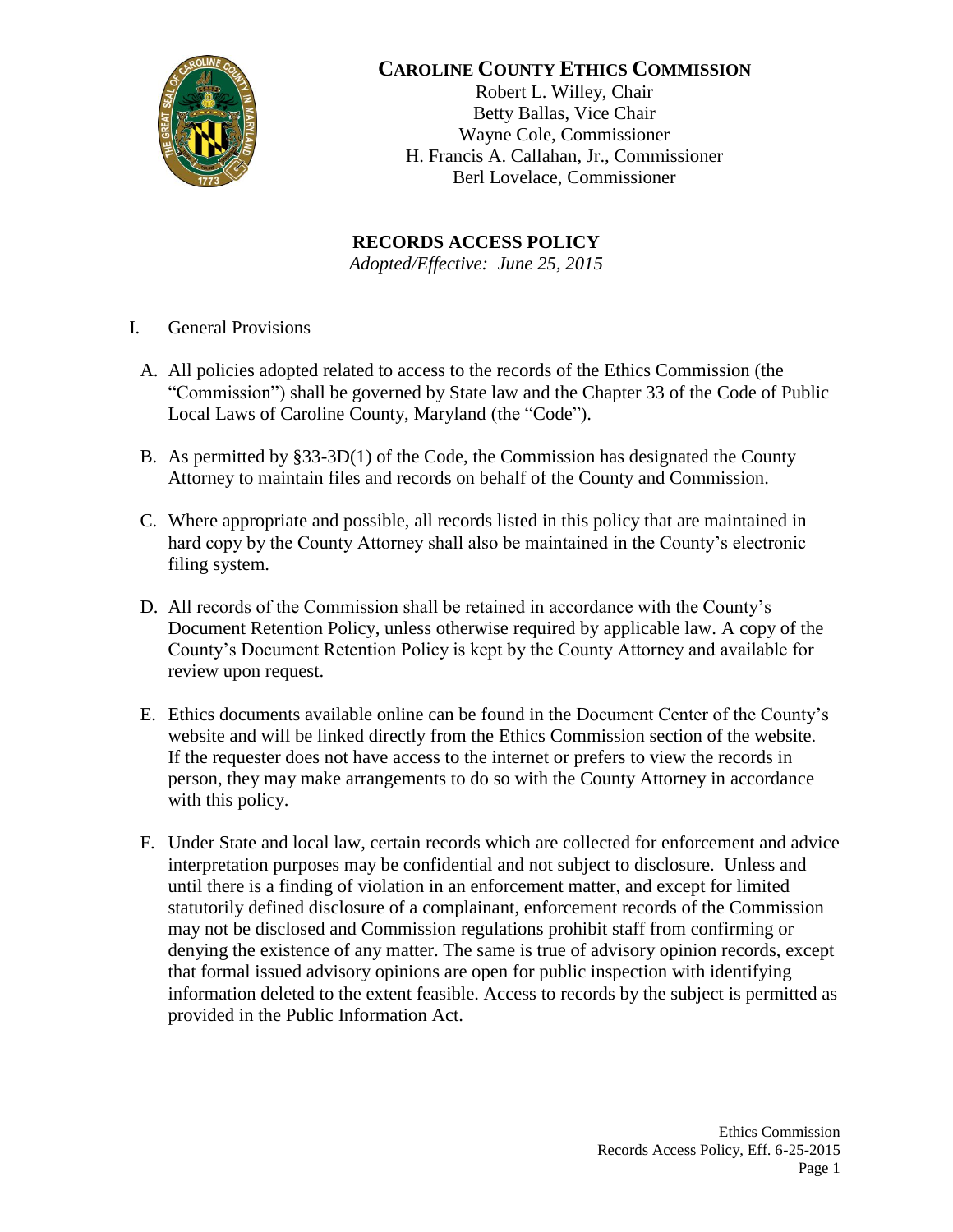- II. Open Session Agendas & Minutes
	- A. Agendas and minutes of open meetings of the Commission are public documents and shall be kept in a hard file maintained by the County Attorney. These public documents shall be available for inspection immediately upon request.
	- B. Agendas and minutes of open meetings shall be made available on the Ethics Commission section of the County website to the extent practicable.
- III. Closed Session Minutes
	- A. Closed Session minutes of the Commission shall be kept in a hard file maintained by the County Attorney and are not available for inspection.
	- B. In the event that Closed Session minutes are determined to be subject to disclosure, they shall be made available under the same terms as Open Session minutes.
- IV. Disclosure Statements
	- A. Disclosure statements required by Article IV of the Code shall be kept in a hard file maintained by the County Attorney.
	- B. In accordance with §33-16 of the Code:
		- 1. A person requesting to examine or copy a disclosure statement shall file a written request including the person's name, address, and the name of the Public Official whose disclosure statement the requester wishes to examine.
		- 2. The individual shall conduct the examination or copying at the County Attorney's office during reasonable office hours.
		- 3. Requests filed pursuant to this section shall be disclosable under state law governing public inspection and disclosure of documents. Such requests shall be kept in a hard file maintained by the County Attorney.
		- 4. Except as may be required by state law, the home address of a nonelected Public Official shall not be disclosed.
	- C. Copies of Disclosure Statements will be provided in hard or electronic copy where permitted upon request. Copying charges may be levied for hard copies in accordance with the County's policy.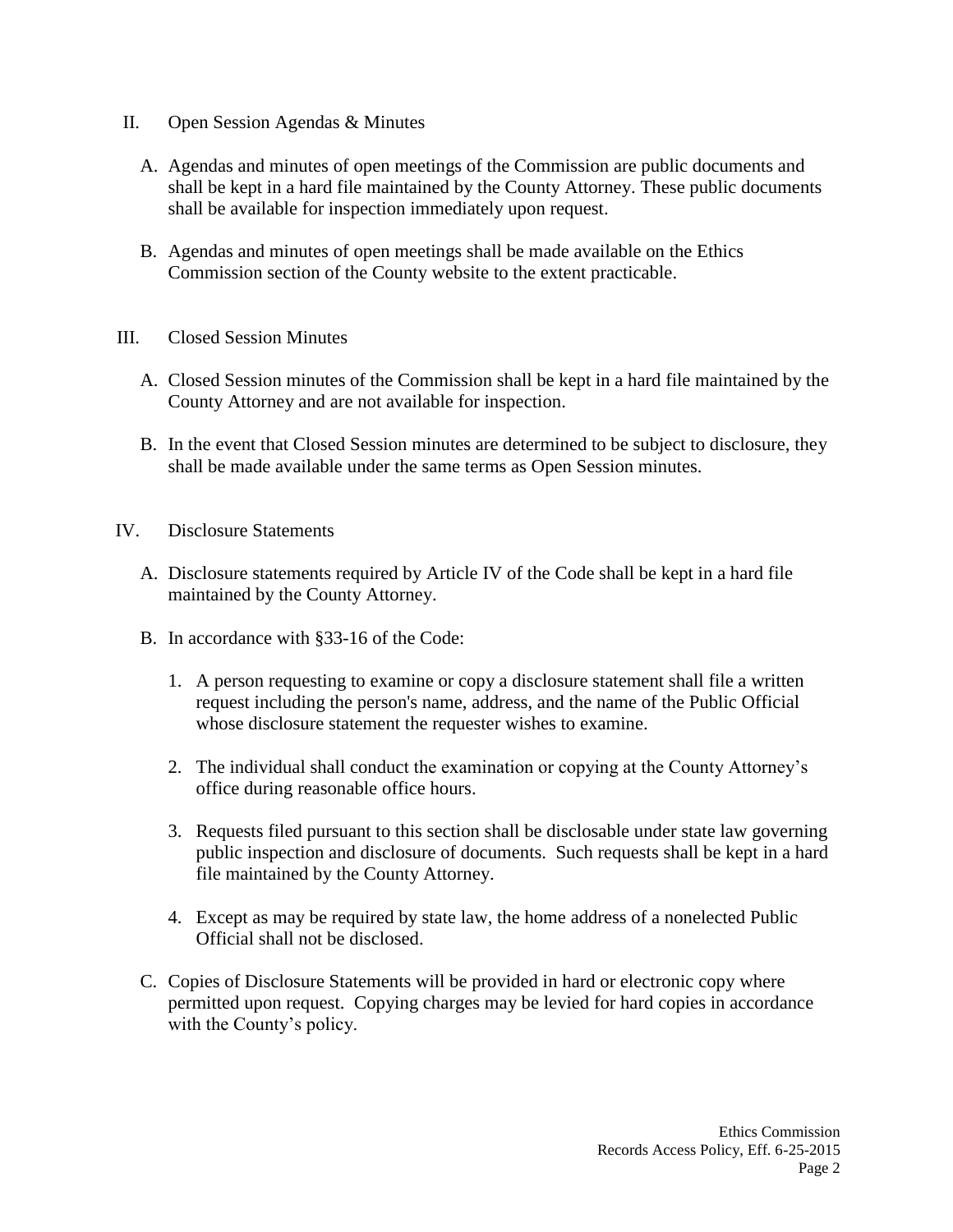## V. Lobbying Records

- A. Lobbying Registration Forms
	- 1. In accordance with §33-17D of the Code, the County Attorney shall maintain a file with all current Lobbying Registration Forms, which shall be available for inspection immediately upon request.
	- 2. A copy of a Lobbying Registration Form may be provided in hard or electronic copy upon request. Copying charges may be levied for hard copies in accordance with the County's policy.
	- 3. Lobbying Registration Forms shall be made available on the Ethics Commission section of the County website.
- B. Annual Reports
	- 1. Annual Reports filed by Lobbyists in accordance with §33-21 of the Code shall be maintained in a hard file by the County Attorney.
	- 2. A copy of an Annual Report may be provided in hard or electronic copy upon request. Copying charges may be levied for hard copies in accordance with the County's policy.
	- 3. Annual Reports shall be made available on the Ethics Commission section of the County website.
- C. Other Reports
	- 1. Any other report required by Lobbyists in accordance with §33-24 of the Code shall be maintained in a hard file by the County Attorney.
	- 2. A copy of such reports may be provided in hard or electronic copy upon request. Copying charges may be levied for hard copies in accordance with the County's policy.
	- 3. Such reports shall be made available on the Ethics Commission section of the County website as determined by the Commission.
- VI. Advisory Opinions
	- A. In accordance with §33-29G of the Code, the Commission shall, to the fullest extent possible, protect the identity of the person that is the subject of the Advisory Opinion prior to its release to the public.